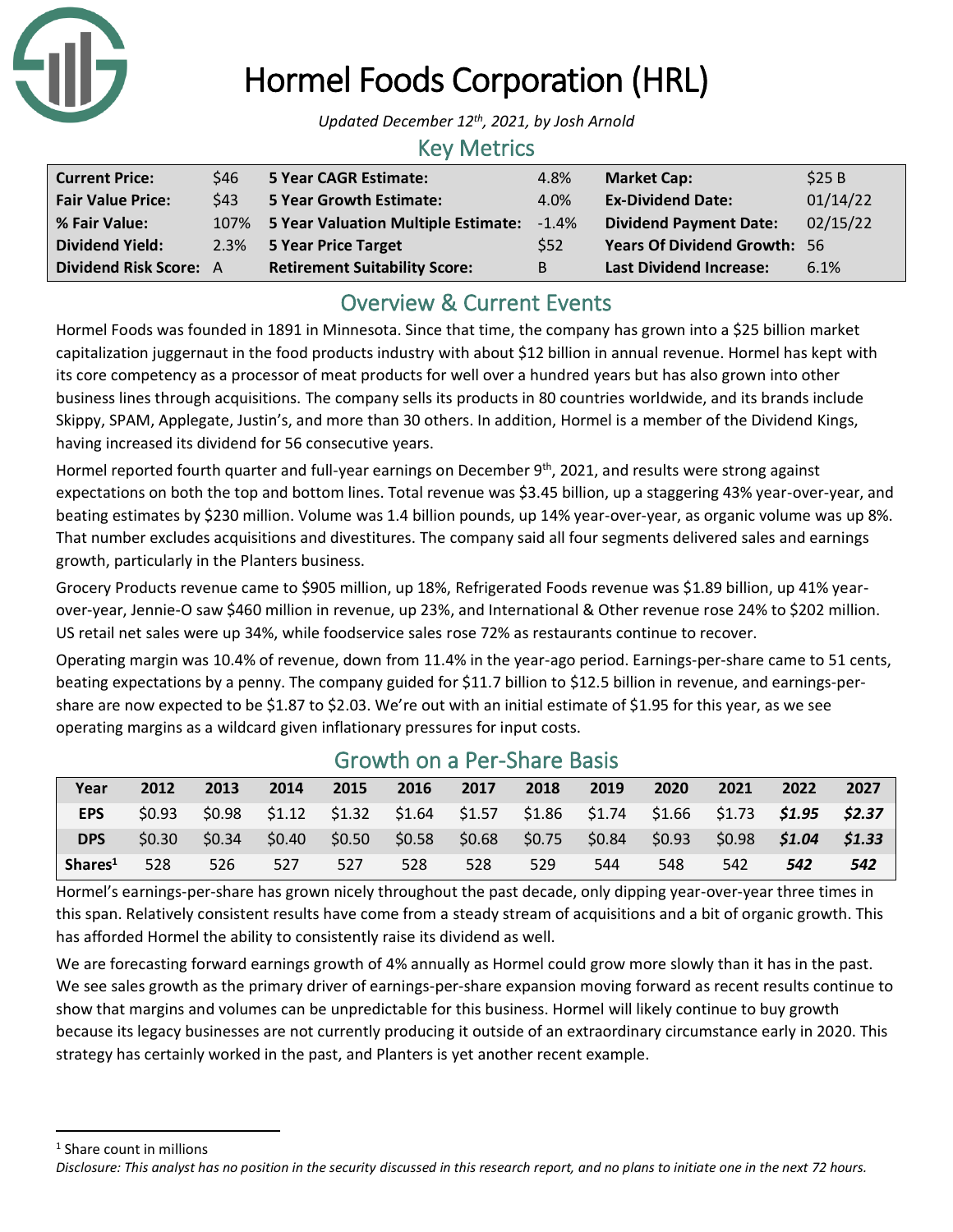

## Hormel Foods Corporation (HRL)

#### Valuation Analysis

| Year                                                      | 2012 | 2013 | $\sim$ 2014 $\sim$ | 2015            | 2016    | 2017    | 2018     | 2019 | 2020               | 2021    | <b>Now</b> | 2027 |
|-----------------------------------------------------------|------|------|--------------------|-----------------|---------|---------|----------|------|--------------------|---------|------------|------|
| Avg. P/E $15.6$ $19.8$ $21.3$ $21.6$ $23.4$ $21.8$ $19.3$ |      |      |                    |                 |         |         |          |      | 24.2 28.4 26.9     |         | 23.6       | 22.0 |
| Avg. Yld. 2.1% 1.8%                                       |      |      |                    | $1.7\%$ $1.8\%$ | $1.5\%$ | $2.0\%$ | $-2.1\%$ | 2.0% | $\sim$ 2.0% $\sim$ | $2.1\%$ | $-2.3\%$   | 2.5% |

Hormel's price-to-earnings ratio has been volatile in the last decade, sinking as low as 13 in 2009 before rebounding to 23.4 in 2016. It sits at 23.6 now and we believe it could move lower over time towards our fair value estimate of 22 times earnings. That works out to a modest headwind to total returns over the next five years as the stock remains expensive. Given Hormel's struggles with volume and margins, we believe investors are much more likely to reduce the earnings multiple than expand it further. We are forecasting a higher yield five years from now as the stock's valuation could move lower.

Hormel boosted its dividend once more, this time adding just over 6% to its payout, marking its 56<sup>th</sup> consecutive year of dividend increases.

## Safety, Quality, Competitive Advantage, & Recession Resiliency

| Year   | 2012 2013 2014 2015 2016 2017 2018 2019 2020 2021 2022 2027 |  |        |          |                     |     |
|--------|-------------------------------------------------------------|--|--------|----------|---------------------|-----|
| Payout | 30% 33% 34% 35% 33%                                         |  | $-41%$ | 40%  48% | 56%  57% <b>53%</b> | 56% |

Hormel's payout ratio is just over half of earnings, and we expect that it will remain this way for the foreseeable future. Management is certainly committed to the dividend, but it wants to acquire growth as well, which uses cash.

Hormel's main competitive advantage is its ~40 products that are either #1 or #2 in their category. Hormel has brands that are proven, and that leadership position is difficult for competitors to supplant. In addition, Hormel has a global network of distributors that few food companies can rival. Hormel's earnings-per-share actually grew during the Great Recession while most of the world was in rather dire straits, a testament to the company's defensive nature.

## Final Thoughts & Recommendation

Hormel looks overvalued today in our view, which is consistent with our last update. The company is in a tough spot as it tries to grow without sacrificing margins, which simply isn't working, as seen again in Q4. With the valuation still elevated and margins struggling, we forecast just 4.8% total annual returns for Hormel. However, we're reiterating Hormel at a hold rating.



## Total Return Breakdown by Year

#### **[Click here to rate and review this research report. Your feedback is important to us.](https://suredividend.typeform.com/to/e7Q96E)**

*Disclosure: This analyst has no position in the security discussed in this research report, and no plans to initiate one in the next 72 hours.*

*Updated December 12th , 2021, by Josh Arnold*